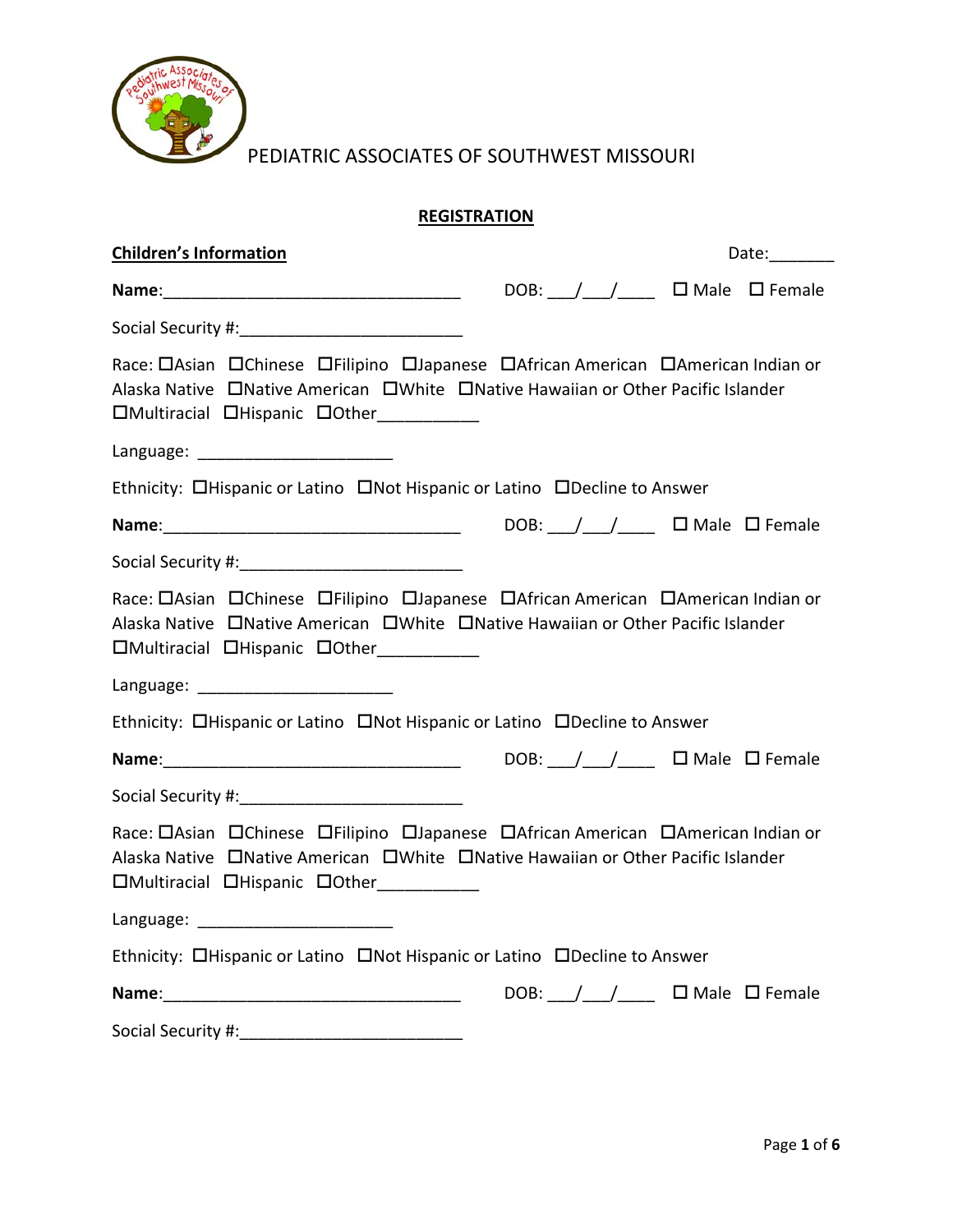| Race: OAsian OChinese OFilipino OJapanese OAfrican American OAmerican Indian or  |  |
|----------------------------------------------------------------------------------|--|
| Alaska Native □Native American □White □Native Hawaiian or Other Pacific Islander |  |
| □Multiracial □Hispanic □Other                                                    |  |

Language: \_\_\_\_\_\_\_\_\_\_\_\_\_\_\_\_\_\_\_\_\_

Ethnicity: **OHispanic or Latino CONOT Hispanic or Latino CONOT Answer** 

# **Mother's Information**

| <b>Father's Information</b>                                                           |  |  |  |  |  |
|---------------------------------------------------------------------------------------|--|--|--|--|--|
|                                                                                       |  |  |  |  |  |
|                                                                                       |  |  |  |  |  |
|                                                                                       |  |  |  |  |  |
|                                                                                       |  |  |  |  |  |
|                                                                                       |  |  |  |  |  |
| <b>Emergency Contact</b>                                                              |  |  |  |  |  |
|                                                                                       |  |  |  |  |  |
|                                                                                       |  |  |  |  |  |
| Street Address: _________________________City ___________________________________ Zip |  |  |  |  |  |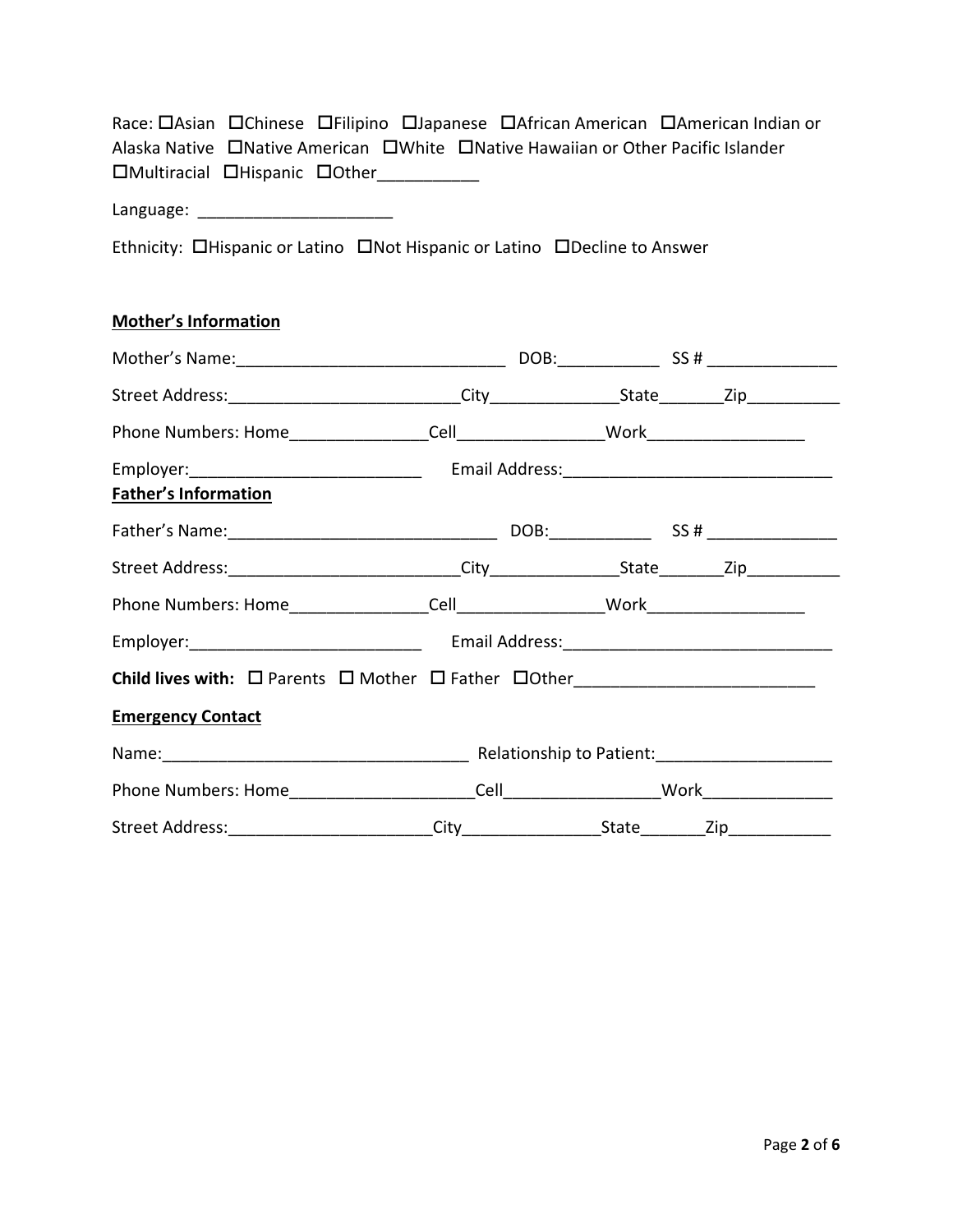## **Insurance Information**

| Primary:                                                                                |                                                                                                                                                                                                                                                                                                                                                                                                                                                                       |
|-----------------------------------------------------------------------------------------|-----------------------------------------------------------------------------------------------------------------------------------------------------------------------------------------------------------------------------------------------------------------------------------------------------------------------------------------------------------------------------------------------------------------------------------------------------------------------|
| Insurance Company Name: _________________________ □ No Insurance                        |                                                                                                                                                                                                                                                                                                                                                                                                                                                                       |
|                                                                                         |                                                                                                                                                                                                                                                                                                                                                                                                                                                                       |
| Primary Policy Holder                                                                   |                                                                                                                                                                                                                                                                                                                                                                                                                                                                       |
|                                                                                         |                                                                                                                                                                                                                                                                                                                                                                                                                                                                       |
| Secondary:                                                                              |                                                                                                                                                                                                                                                                                                                                                                                                                                                                       |
| Insurance Company Name: _________________________ □ No Insurance                        |                                                                                                                                                                                                                                                                                                                                                                                                                                                                       |
|                                                                                         |                                                                                                                                                                                                                                                                                                                                                                                                                                                                       |
| Primary Policy Holder                                                                   |                                                                                                                                                                                                                                                                                                                                                                                                                                                                       |
|                                                                                         |                                                                                                                                                                                                                                                                                                                                                                                                                                                                       |
| <b>Financial Agreement:</b>                                                             |                                                                                                                                                                                                                                                                                                                                                                                                                                                                       |
| deductibles, co-payments, and any co-insurance amounts are due at the time of services. | I, the responsible party for the above child/children, understand that I am responsible for any charges that are<br>incurred due to the services provided in this office. I understand that the office will file any insurance that I may<br>provide on my behalf; however anything that is not covered by my insurance is my responsibility. Insurance                                                                                                               |
|                                                                                         |                                                                                                                                                                                                                                                                                                                                                                                                                                                                       |
| <b>Release of Information:</b>                                                          |                                                                                                                                                                                                                                                                                                                                                                                                                                                                       |
|                                                                                         | I, the responsible party for the above child/children, authorize the release of any medical or other information<br>necessary to process insurance claims. I also request payment of government benefits to the party who accepts<br>assignment of any claims. I authorize payment of medical benefits to Pediatric Associates of Southwest Missouri,<br>LLC for any and all services rendered. This assignment will remain in effect until revoked by me in writing. |
|                                                                                         |                                                                                                                                                                                                                                                                                                                                                                                                                                                                       |
|                                                                                         | I give Pediatric Associates of Southwest Missouri permission to email or text message appointment information.                                                                                                                                                                                                                                                                                                                                                        |
|                                                                                         |                                                                                                                                                                                                                                                                                                                                                                                                                                                                       |
| I have received a copy of the privacy policy notice for this office. ________           | (Initial)                                                                                                                                                                                                                                                                                                                                                                                                                                                             |
|                                                                                         | PEDIATRIC ASSOCIATES OF SOUTHWEST MISSOURI, LLC                                                                                                                                                                                                                                                                                                                                                                                                                       |
|                                                                                         | <b>OUR FINANCIAL POLICY</b>                                                                                                                                                                                                                                                                                                                                                                                                                                           |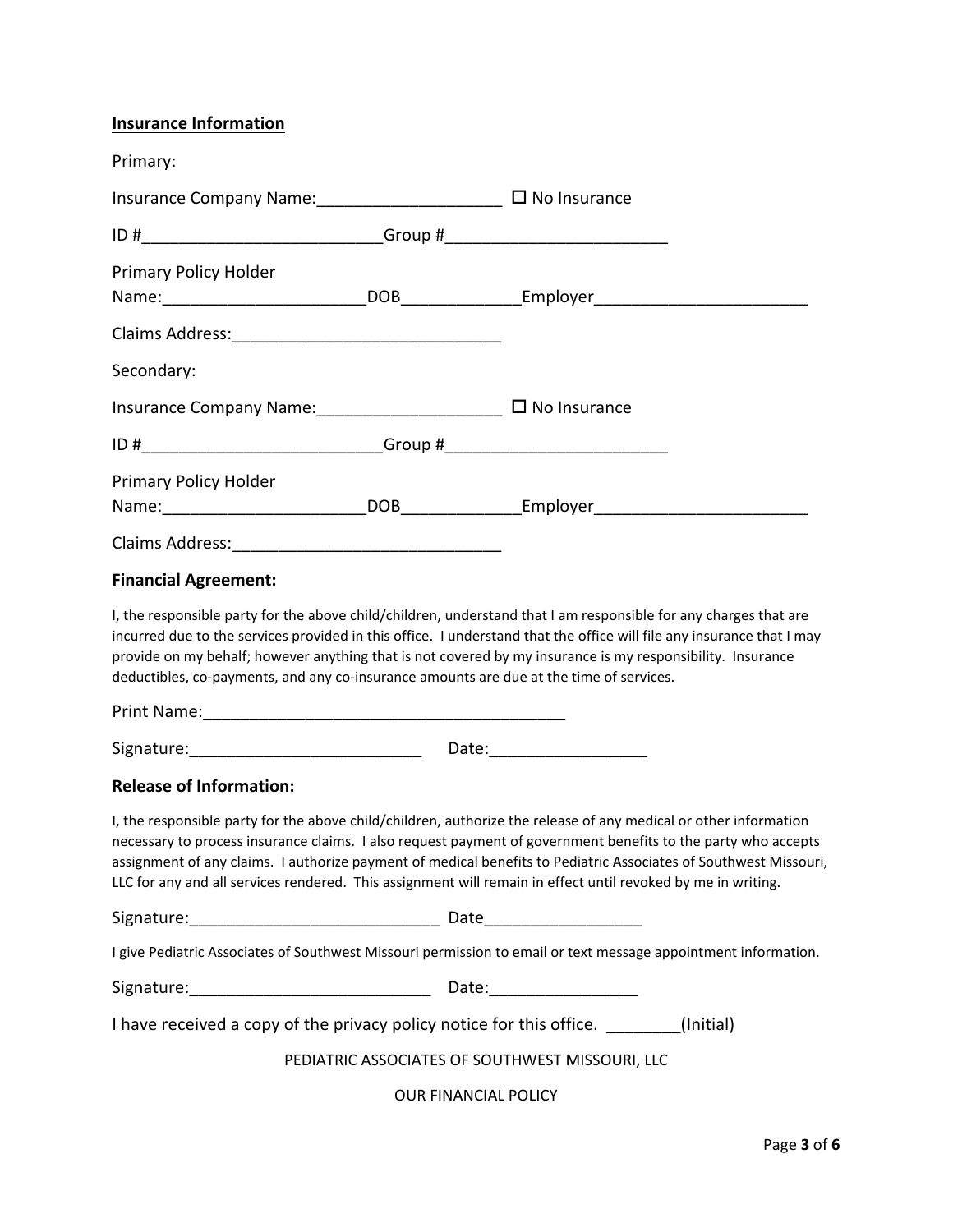Thank you for choosing Pediatric Associates of Southwest Missouri, LLC as your health care provider. We realize that patients have a larger part in paying for their healthcare with increased deductibles and co-payments or even in many instances, there is no insurance coverage at all. Please understand that payment of your bill is considered a part of your treatment. The following is a statement of our Financial Policy, which we require you to read and sign prior to treatment.

Al patients must complete our registration form before seeing the doctor.

#### **Full payment is due at time of service.**

#### We accept **Cash, check, debit card, and all major credit cards.**

**Regarding Self‐Pay:** We offer a 30% discount if paid in full same day.

**Regarding Insurance:** It is your responsibility to provide our office with correct insurance information at each visit and to update us on any plan or policy changes. Thisincludes providing us with copies of your most current insurance card at each visit. Your insurance policy is a contract between you and your insurance company. We have agreed to accept the discounted rate from your plan however, ALL DEDUCTIBLES, CO-PAYS AND CO-INSURANCE amounts must be satisfied each and every visit. We will estimate balances to the best of our ability based on information provided by you and from the insurance verification. Since balances are estimated there may be a balance due from you after insurance has paid. You are financially responsible for any amount not covered by your child's health insurance plan. If you have questions about your insurance, we are happy to help. However, specific coverage issues should be directed to your insurance company.

Having more than one insurer DOES NOT mean that your services are covered at 100%. You are responsible for any balances.

Our practice is committed to providing the best treatment for our patients and we charge what is usual and customary for our area.

**Insufficient Funds:** A \$20.00 handling fee will be assessed to the patient for any check that isreturned for insufficient funds. The responsible party will have ten days to take care of the insufficient check and the handling fee, by either credit card, cash, or money order. A check will not be accepted. If the balance has not been taken care of within the ten days the check will be turned over to a collection agency or the Prosecuting Attorney's office.

**Adult Patients:** Adult patients are responsible for full payment at time of service.

**Minor Patients:** The adult accompanying a minor and the parents/guardian is responsible for full payment. For unaccompanied minors, non-emergency treatment may be denied unless charges have been pre-authorized by a supervisor.

**Divorce Decrees:** This office is NOT a party to your divorce decree.

**Missed appointments:** Unless cancelled at least 24 hours in advance, we reserve the right to charge for missed appointments at the rate of up to a normal office visit. Please help us serve you better by keeping scheduled appointments. This charge is not a service and will not be filed to any insurance companies and is solely your responsibility.

**Collection Agencies and Fees:** A collection agency may take over delinquent accounts. If your account is placed with a collection agency, you will be responsible for all costs of collection agency including attorney fees and court costs. Failure to meet your financial obligations could lead to dismissal from the practice.

#### **I have read and understand the above stated financial policy.**

|              | Date:                            |
|--------------|----------------------------------|
|              |                                  |
| Child's Name | Date of Birth________________    |
| Child's Name | Date of Birth_______________     |
| Child's Name | Date of Birth <b>Exercise 20</b> |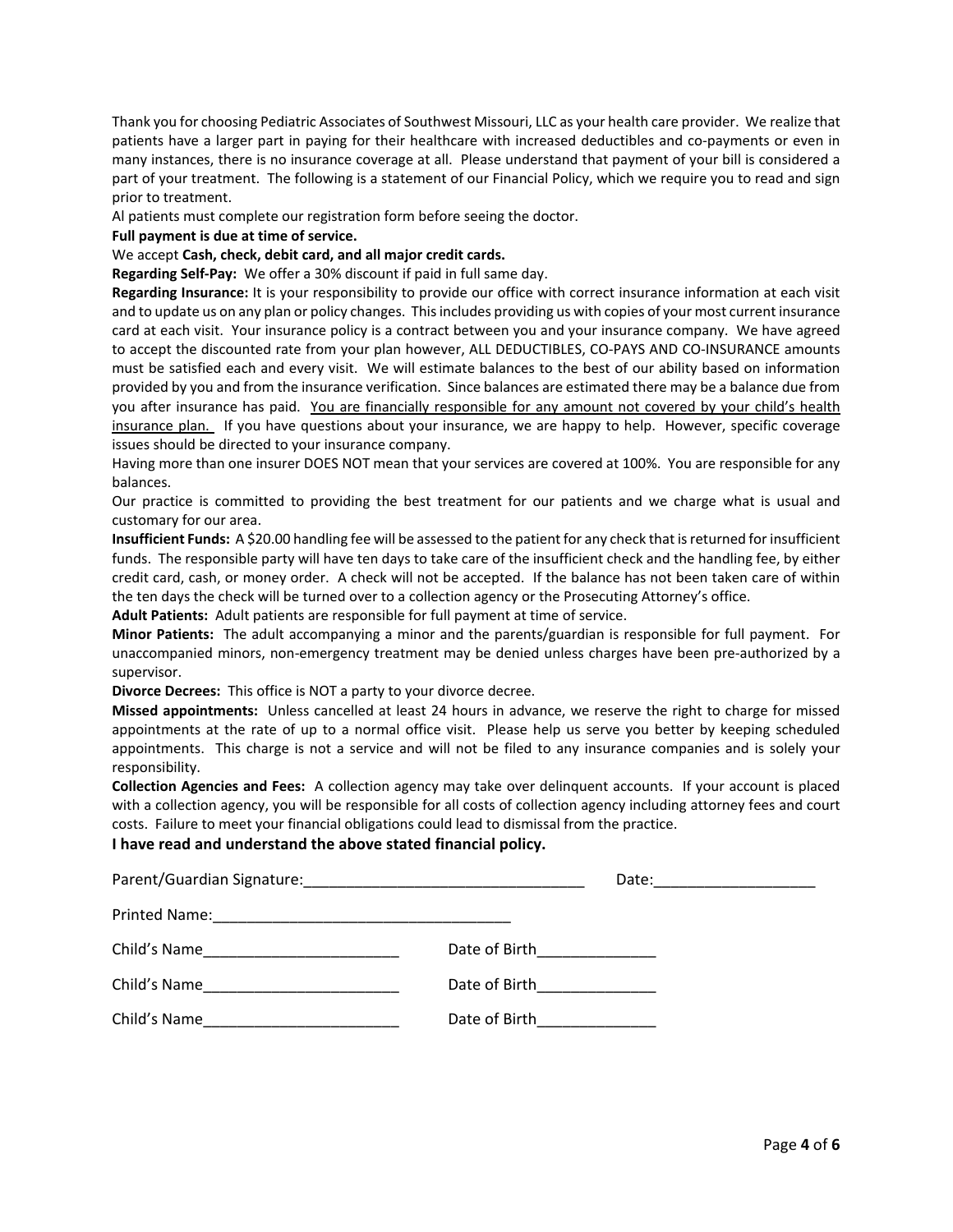

#### **Walk In Policy**

### Our primary concern is the safe, efficient delivery of medical care for all of our patients. We do not **have any set "Walk in Hours".**

We see our patients by appointment and do our best within the limits of circumstances that we can control, to see our patients on time. We feel that patients deserve our attention during the appointment time we have reserved for them. We do not allow walk in appointments, as it interferes with our ability to deliver safe medical care in a timely manner to all of our patients. To that end, we request that all patients call for an appointment time or receive an appointment time from the patient portal or Facebook message before coming to our office. **We DO have same day sick appointments available.**

There are very rare instances in which it is appropriate to come in before calling. A life threatening or potentially life‐threatening situation is *not* one of these instances. **Anytime a parent feels that a life threatening medical condition is present, the appropriate course of action is to** *immediately* **call 911.** EMT's responding can assess the situation and provide emergency care, and transport the patient to an Emergency Room for further evaluation. It is not appropriate to come to the office in such situations. This will needlessly delay adequate medical evaluation and treatment and may put your child in a dangerous situation.

If you arrive at our office without an appointment, you will be charged an additional processing fee. This is a non‐covered service, in which payment will be collected from the patient prior to being seen of an additional \$25 not subject to insurance, deductibles or copays. We will have our staff assess your child and determine the urgency level of your child's illness. We will then triage your child to an appropriate appointment time. You may be asked to return at another time or day. If we feel that the most appropriate and safest course of action is to have your child evaluated and/or treated in an emergency room, we will refer you accordingly.

We ask that all our patients abide by this and all of our office policies. Chronically ignoring or failing to follow our office polices may result in our request that you find another pediatric group for your child's healthcare.

We value our patients and hope this policy allows all of our patients to feel that their appointment time is important to us!

Thank you!‐Pediatric Associates Doctors, Management & Staff!

Signature\_\_\_\_\_\_\_\_\_\_\_\_\_\_\_\_\_\_\_\_\_\_\_\_ Date\_\_\_\_\_\_\_\_\_\_\_\_\_\_\_

Printed Name\_\_\_\_\_\_\_\_\_\_\_\_\_\_\_\_\_\_\_\_\_\_\_\_\_\_\_